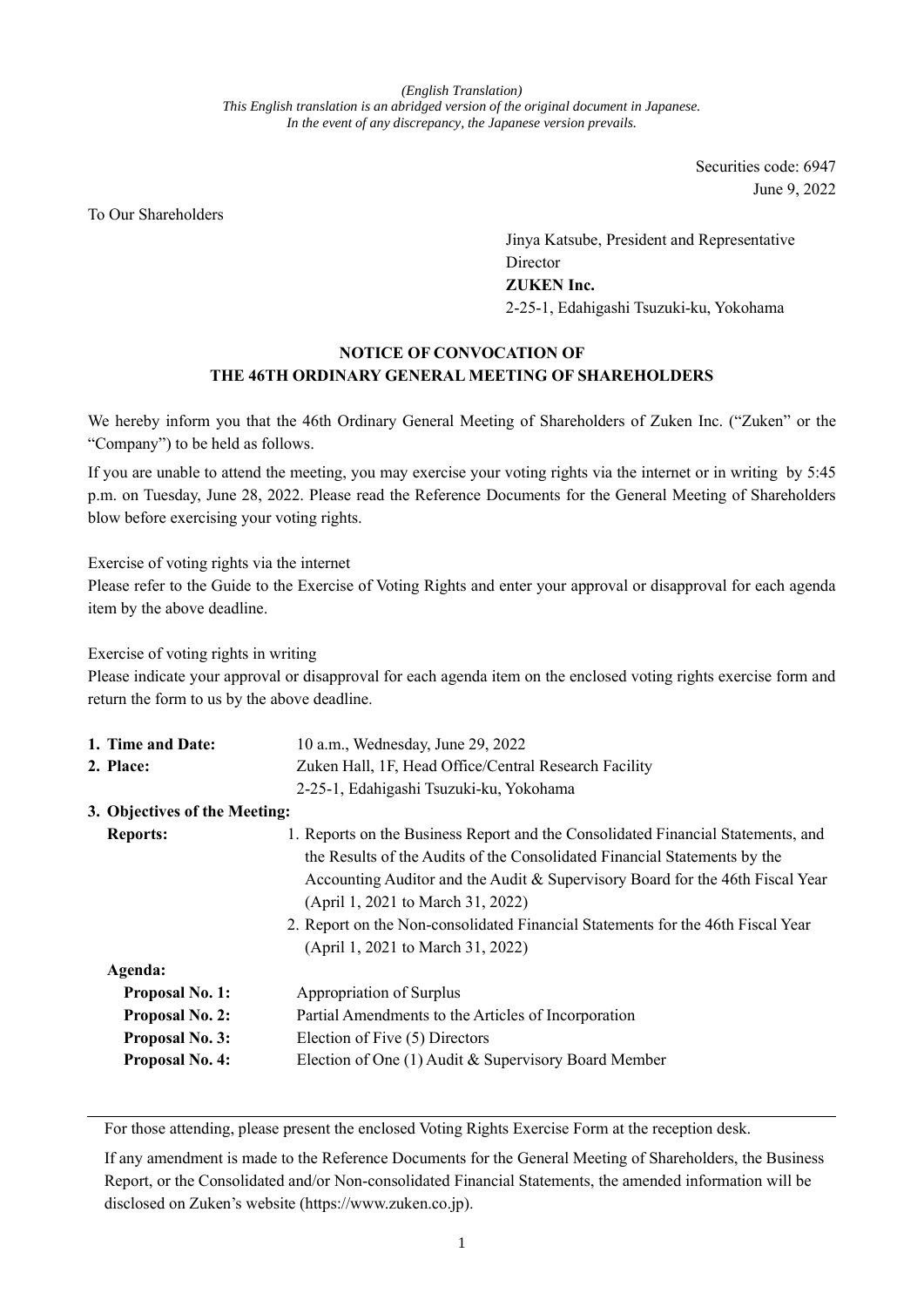### **Reference Documents for the General Meeting of Shareholders**

**Proposal No. 1:** Appropriation of Surplus

Distributing profits to shareholders is one of the highest management priorities of Zuken, and paying a stable dividend in light of factors including our business performance and operating conditions is the fundamental policy.

Regarding the business performance for the fiscal year ended March 31, 2022, the Zuken Group achieved significant increase in sales and earnings. Sales, operating profit and ordinary profit reached record highs and extraordinary income from gains on sales of strategic shareholdings was recorded. Upon having considered the above business results, we propose the year-end dividend and the appropriation of retained earnings for the 46th fiscal year as follows:

Regarding the year-end dividend, we plan to increase an ordinary dividend by 1 yen to 16 yen per share, and pay a special dividend of 5 yen per share, resulting in a total dividend of 21 yen per share.

- 1. Matters concerning year-end dividend
- (1) Type of dividend property Cash
- (2) Matters concerning allotment of dividend property and total amount to be distributed A dividend of 21 yen per share of the Zuken common shares

(includes ordinary dividend of 16 yen and special dividend of 5 yen) Total dividends: 488,222,658 yen

With the interim dividend of 16 yen per share, this will result in a dividend of 37 yen per share for the fiscal year ended March 31, 2022.

- (3) Effective date of the distribution of retained earnings June 30, 2022
- 2. Matters concerning the appropriation of retained earnings

| (1) Item and amount of decrease in surplus |                   |
|--------------------------------------------|-------------------|
| Retained earnings brought forward:         | 1,300,000,000 yen |

(2) Item and amount of increase in surplus General reserve: 1,300,000,000 yen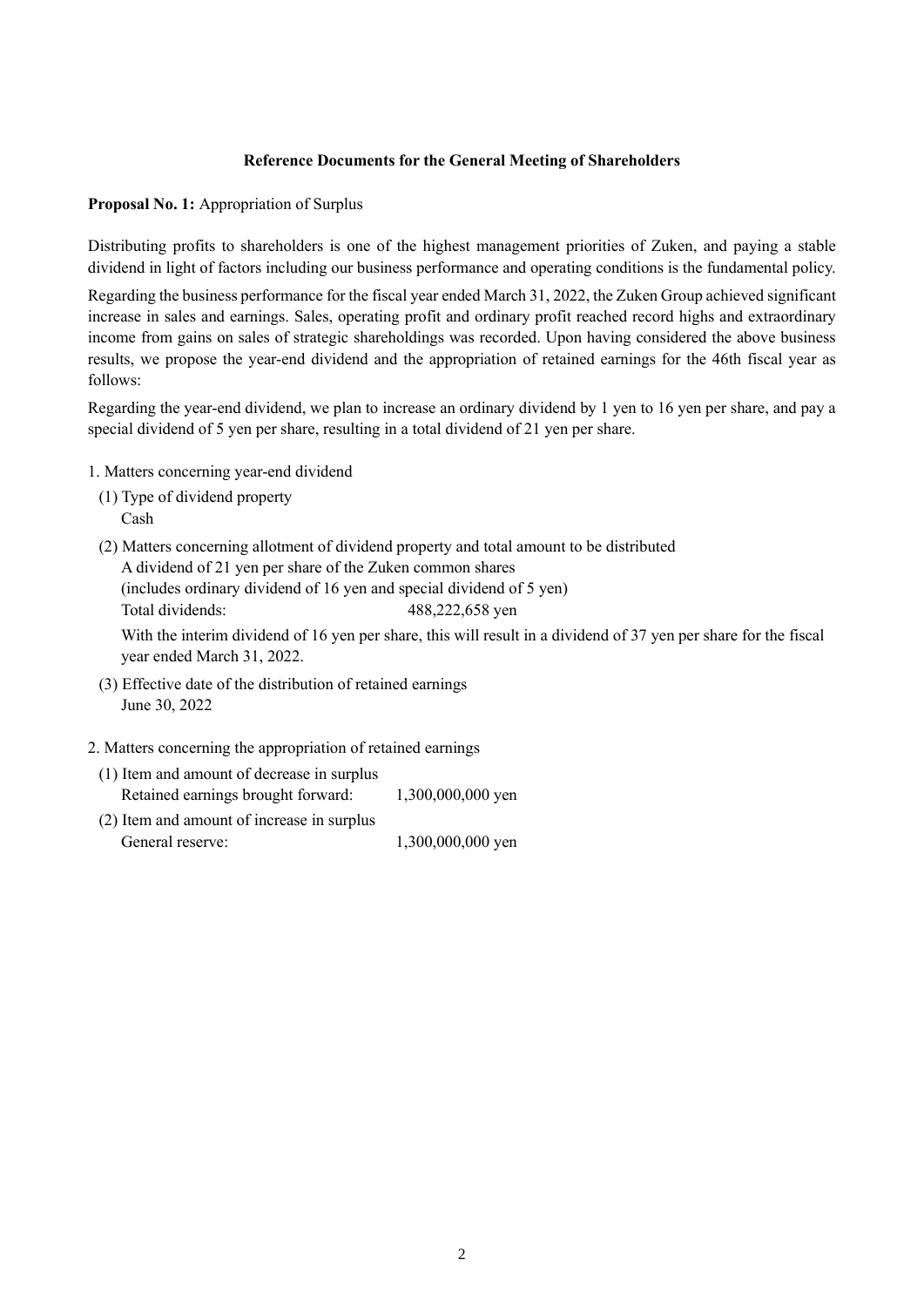### **Proposal No. 2:** Partial Amendments to the Articles of Incorporation

The details of the proposed amendments to a part of the current Articles of Incorporation are as follows.

1. Reason for Amendments

The amended provisions stipulated in the proviso of Article 1 in the supplementary provisions of the "Act Partially Amending the Companies Act" (Act No. 70 of 2019) will be enforced on September 1, 2022. Accordingly, the Company proposes to make the following amendments to the current Articles of Incorporation in order to prepare for the introduction of a system of electronic provision of materials for the General Meeting of Shareholders.

- 1) Article 15, Paragraph 1 of the proposed amendments stipulates that the Company takes the electronic provision measure for information included in the Reference Documents for General Meeting of Shareholders, etc.
- 2) Article 15, Paragraph 2 of the proposed amendments provides for limiting the scope of matters to be included in the paper copy to be sent to shareholders who have requested it.
- 3) The provision for the Internet Disclosure and Deemed Provision of Reference Documents for the General Meeting of Shareholders, etc. (Article 15 of the current Articles of Incorporation) is deleted as it is no longer necessary.
- 4) Supplementary provisions are established on the effective date, etc. in accordance with these changes.

## 2. Details of Amendments

The details of amendments are as follows.

|                                                                                                                                                                                                                                                                                                                                                                                                                                                                                                                                                                                                                                                                               | (The underlined parts indicate the proposed amendments.)                                                                                                                                                                                                                                                                                                                                                                                  |
|-------------------------------------------------------------------------------------------------------------------------------------------------------------------------------------------------------------------------------------------------------------------------------------------------------------------------------------------------------------------------------------------------------------------------------------------------------------------------------------------------------------------------------------------------------------------------------------------------------------------------------------------------------------------------------|-------------------------------------------------------------------------------------------------------------------------------------------------------------------------------------------------------------------------------------------------------------------------------------------------------------------------------------------------------------------------------------------------------------------------------------------|
| Current Articles of Incorporation                                                                                                                                                                                                                                                                                                                                                                                                                                                                                                                                                                                                                                             | Proposed Amendments                                                                                                                                                                                                                                                                                                                                                                                                                       |
| (Internet Disclosure and Deemed Provision of Reference<br>Documents for the General Meeting of Shareholders,<br>$Etc.$ )<br>Article 15<br>The Company may, when convening a<br>Shareholders Meeting, regard that the<br>information concerning the matters to be<br>stated or indicated in the Reference<br>Documents for the General Meeting of<br>Shareholders, business reports, non-<br>consolidated financial statements and<br>consolidated financial statements has been<br>submitted to the shareholders, if the<br>information is disclosed through internet in<br>accordance with the provisions in the<br>ordinance of Ministry of Justice.<br>(Newly established) | (Deleted)<br>(Electronic Provision Measure, Etc.)<br>Article 15<br>The Company shall, when convening a<br>Shareholders Meeting, take the electronic                                                                                                                                                                                                                                                                                       |
|                                                                                                                                                                                                                                                                                                                                                                                                                                                                                                                                                                                                                                                                               | provision measure for information included<br>in the Reference Documents for General<br>Meeting of Shareholders, etc.<br>2. Among the matters subject to the electronic<br>provision measure, the Company may<br>choose not to include all or part of the<br>matters stipulated in the ordinance of<br>Ministry of Justice in the paper copy to be<br>sent to shareholders who have requested it<br>by the record date for voting rights. |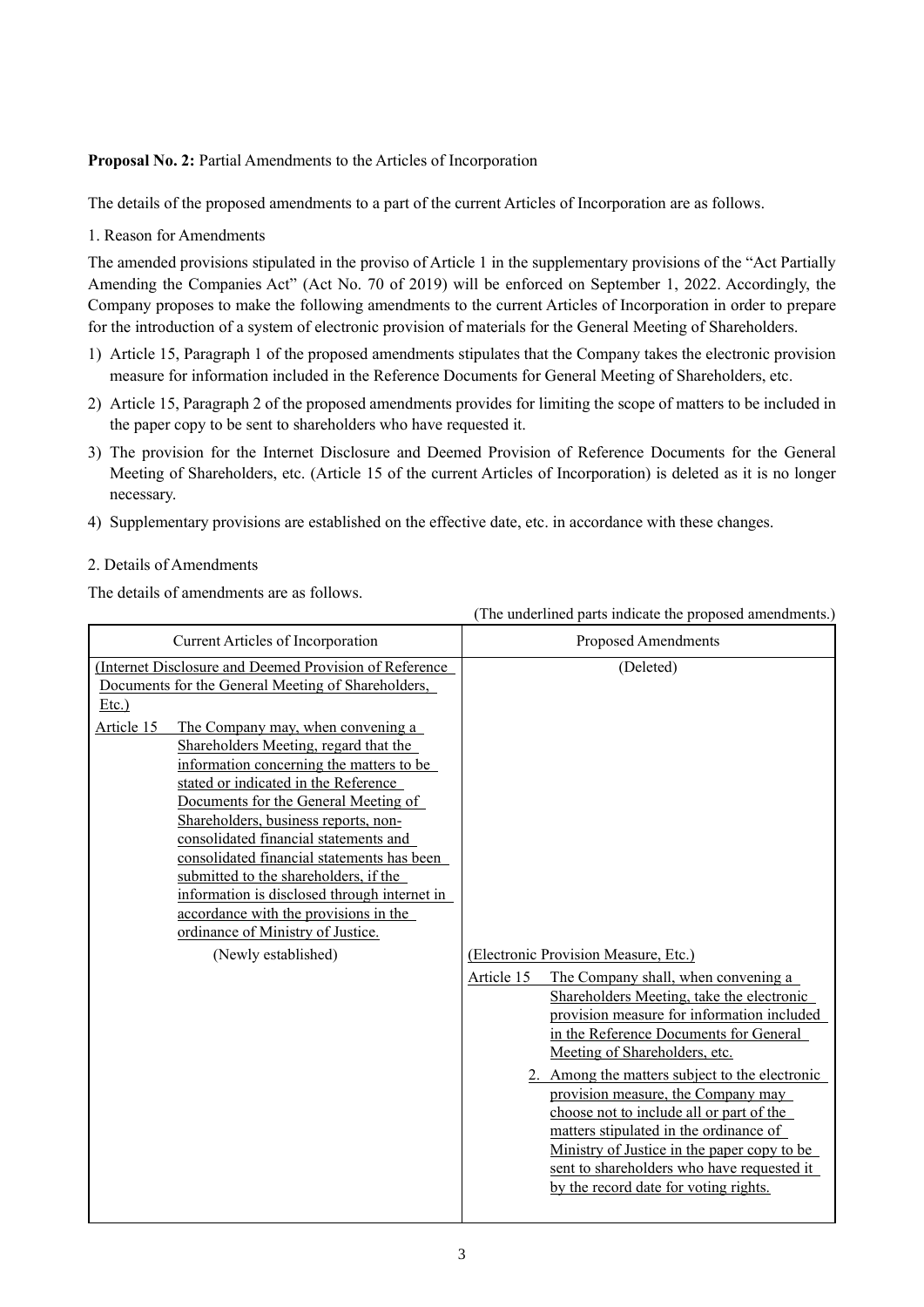| Current Articles of Incorporation | Proposed Amendments                                                                                                                                                                                                                                                                                                                                                                                                                                                                                                                                                                                                                                                                                                                                                                                                                                                                                                                                                                                                                                                                                                                                                        |
|-----------------------------------|----------------------------------------------------------------------------------------------------------------------------------------------------------------------------------------------------------------------------------------------------------------------------------------------------------------------------------------------------------------------------------------------------------------------------------------------------------------------------------------------------------------------------------------------------------------------------------------------------------------------------------------------------------------------------------------------------------------------------------------------------------------------------------------------------------------------------------------------------------------------------------------------------------------------------------------------------------------------------------------------------------------------------------------------------------------------------------------------------------------------------------------------------------------------------|
| (Newly established)               | (Supplementary Provisions)                                                                                                                                                                                                                                                                                                                                                                                                                                                                                                                                                                                                                                                                                                                                                                                                                                                                                                                                                                                                                                                                                                                                                 |
|                                   | The deletion of Article 15 (Internet Disclosure and<br>Deemed Provision of Reference Documents for the<br>General Meeting of Shareholders) of the current<br>Articles of Incorporation and the establishment of the<br>proposed Article 15 (Electronic Provision Measure,<br>Etc.) shall come into effect on September 1, 2022, the<br>date of enforcement of the amended provisions<br>stipulated in the proviso of Article 1 in the<br>supplementary provisions of the Act Partially<br>Amending the Companies Act (Act No. 70 of 2019)<br>(hereinafter referred to as "the Date of<br>Enforcement").<br>2. Notwithstanding the provisions of the preceding<br>paragraph, Article 15 of the current Articles of<br>Incorporation shall remain in force with respect to a<br>Shareholders Meeting to be held on a date within six<br>(6) months from the Date of Enforcement.<br>These supplementary provisions shall be deleted on<br>the later of either the day on which six $(6)$ months<br>elapse from the Date of Enforcement or the day on<br>which three $(3)$ months elapse from the day of the<br>Shareholders Meeting set forth in the preceding<br>paragraph. |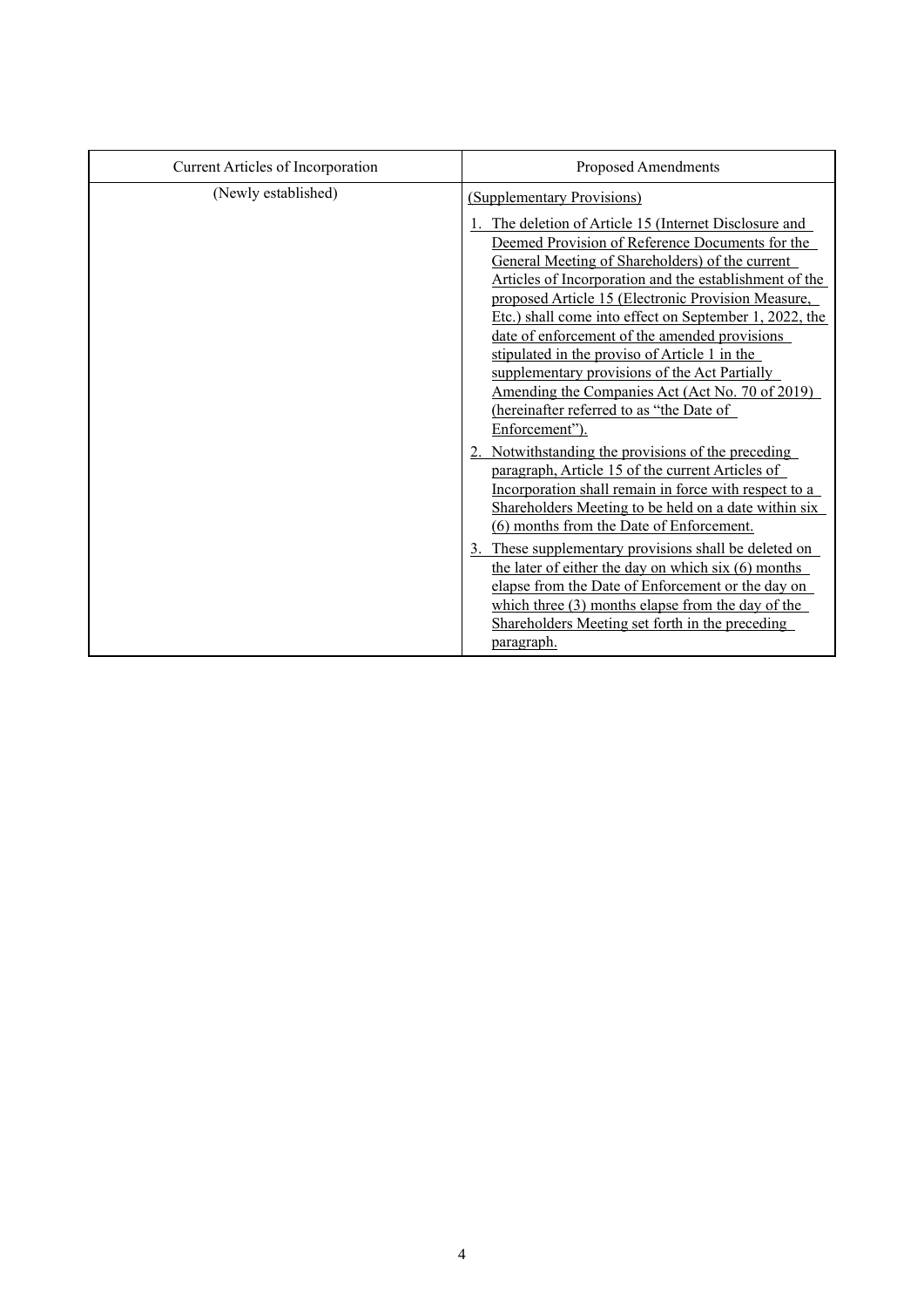#### **Proposal No. 3:** Election of Five (5) Directors

The terms of office of all ten (10) Directors will expire at the conclusion of this General Meeting of Shareholders. Following the introduction of the Executive Officer System, the Company proposes to reduce the number of Directors. Accordingly, election of five (5) Directors (including two (2) Outside Directors) is proposed.

The candidates for Directors are as follows.

| No. | Name                              |           | Past experience, positions and responsibilities                                                                                            | Number of the         |
|-----|-----------------------------------|-----------|--------------------------------------------------------------------------------------------------------------------------------------------|-----------------------|
|     | (Date of birth)                   |           | (Significant concurrent positions)                                                                                                         | Company's shares held |
| 1   | Makoto Kaneko                     | Dec. 1976 | Established Zukei Shori Gijutsu Kenkyusho Inc.<br>(Currently Zuken Inc.)                                                                   | 3,321,531             |
|     | (Mar. 15, 1945)                   |           | President and Representative Director                                                                                                      |                       |
|     |                                   | Apr. 2020 | Chairman and CEO (Current)                                                                                                                 |                       |
|     | Jinya Katsube<br>(Oct. 13, 1942)  | Jan. 1982 | Joined the Company as General Manager of Sales<br>Department                                                                               |                       |
|     |                                   | Jan. 1984 | Director and General Manager of Sales Division                                                                                             |                       |
| 2   |                                   | Jun. 1995 | Senior Managing Director and General Manager of<br>Business Administration Division, Overseas Business<br>Division and Technology Division | 64,100                |
|     |                                   | Apr. 1999 | Senior Managing Director                                                                                                                   |                       |
|     |                                   | Jun. 2004 | COO and Representative Director                                                                                                            |                       |
|     |                                   | Apr. 2020 | President and COO (Current)                                                                                                                |                       |
|     |                                   | Mar. 1991 | Joined the Company                                                                                                                         |                       |
|     | Yoshikazu Soma<br>(Jan. 15, 1960) | Apr. 2001 | General Manager of General Affairs Department                                                                                              |                       |
|     |                                   | Jan. 2004 | General Manager of General Affairs and Human<br><b>Resources Department</b>                                                                |                       |
|     |                                   | Apr. 2005 | General Manager of Finance and Administration<br>Division                                                                                  |                       |
| 3   |                                   | Jun. 2005 | Director and General Manager of Finance and<br><b>Administration Division</b>                                                              | 15,000                |
|     |                                   | Jun. 2016 | Managing Director and General Manager of Finance<br>and Administration Division                                                            |                       |
|     |                                   | Apr. 2020 | Executive Vice President and Director and General<br>Manager of Finance and Administration Division<br>(Current)                           |                       |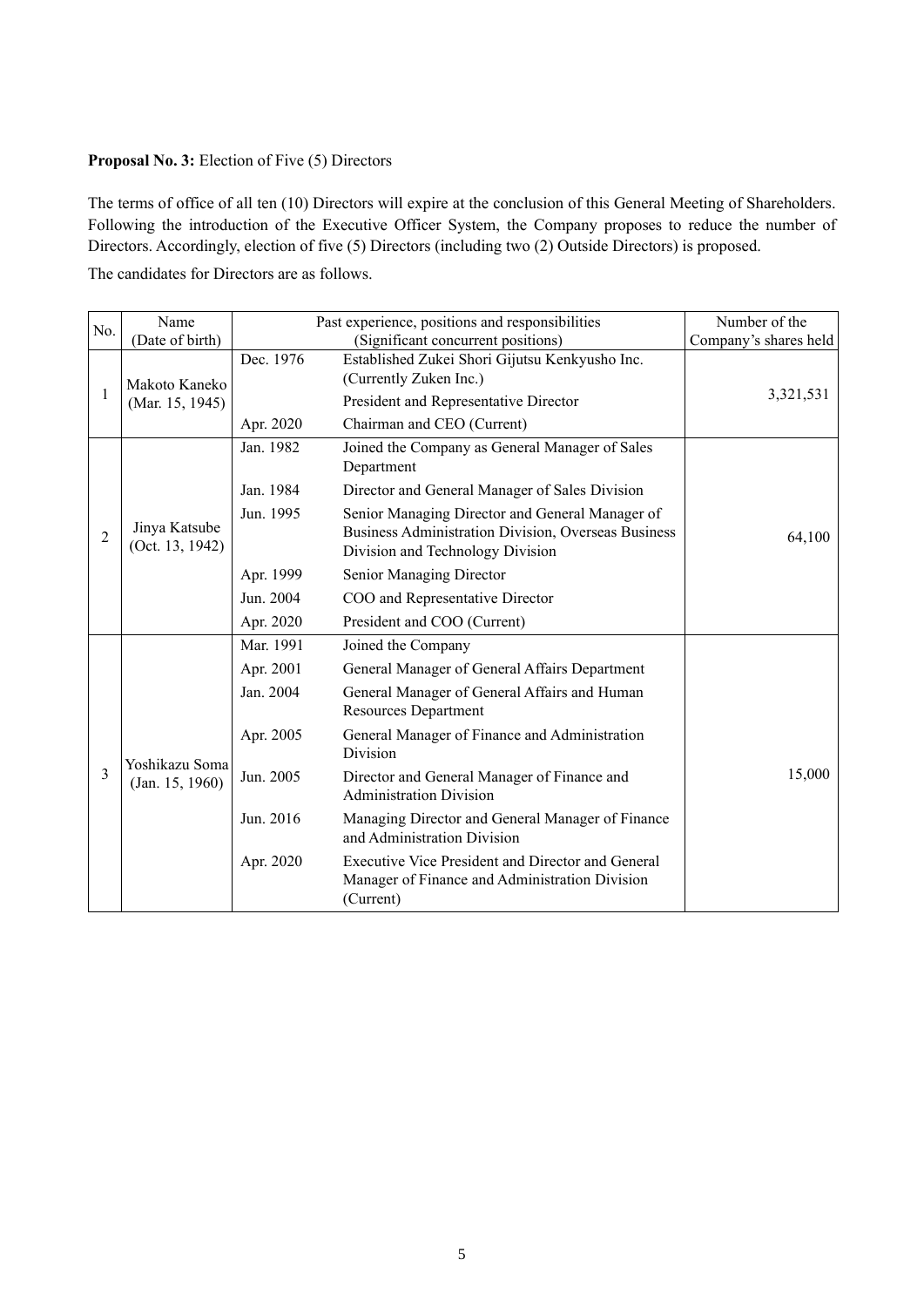| No. | Name                           | Past experience, positions and responsibilities |                                                                                            | Number of the         |
|-----|--------------------------------|-------------------------------------------------|--------------------------------------------------------------------------------------------|-----------------------|
|     | (Date of birth)                |                                                 | (Significant concurrent positions)                                                         | Company's shares held |
|     | Takashi Sano<br>(Apr. 3, 1948) | Oct. 1973                                       | Joined Arthur Andersen (Currently KPMG AZSA LLC)                                           |                       |
|     |                                | Feb. 1979                                       | Joined NEMIC-LAMBDA K.K.                                                                   |                       |
|     |                                | Mar. 1979                                       | Registered as a CPA                                                                        |                       |
|     |                                | Jun. 1986                                       | President of NEMIC-LAMBDA Singapore PTE. LTD.                                              |                       |
|     |                                | Dec. 1992                                       | Joined Inoue Saito Eiwa Audit Corporation (Currently<br>KPMG AZSA LLC)                     |                       |
| 4   |                                | Aug. 1997                                       | Representative Partner of Asahi Audit Corporation<br>(Currently KPMG AZSA LLC)             |                       |
|     |                                | Dec. 2007                                       | Established Sano CPA Office as President (Current)<br>(Concurrent)                         |                       |
|     |                                | Jun. 2011                                       | Audit & Supervisory Board Member of the Company                                            |                       |
|     |                                | Jun. 2014                                       | Director of the Company (Current)                                                          |                       |
|     |                                |                                                 | (Significant concurrent positions)                                                         |                       |
|     |                                | President of Sano CPA Office                    |                                                                                            |                       |
|     | Yoichi Arai<br>(Apr. 25, 1944) | Apr. 1971                                       | Registered as an attorney at law (Admitted to Tokyo<br>Bar Association)                    |                       |
|     |                                | Apr. 1977                                       | Head of Yoichi Arai Law Office (Currently Arai Sogo<br>Law Offices) (Current) (Concurrent) |                       |
| 5   |                                | Jan. 1990                                       | Audit & Supervisory Board Member of the Company                                            | 10,395                |
|     |                                | Jun. 2016                                       | Director of the Company (Current)                                                          |                       |
|     |                                |                                                 | (Significant concurrent positions)                                                         |                       |
|     |                                |                                                 | Head of Arai Sogo Law Offices                                                              |                       |
|     |                                |                                                 |                                                                                            |                       |

Notes: 1. No material conflict of interest exists between the Company and any of the above candidates.

- 2. The number of the Company's shares held by each candidate is as of March 31, 2022.
- 3. From the perspectives on the right person in the right place, the Company appoints as Directors a wellbalanced group of individuals with deep knowledge, abundant experience, and high skills in each of the fields of sales, technology, business administration, and overseas operations, as well as outstanding personal qualities and insights. Each candidate has knowledge, experience, ability and other skills in the above fields necessary in light of the Company's management strategy.
- 4. Mr. Takashi Sano and Mr. Yoichi Arai are candidates for Outside Directors.
- 5. Reasons for nominating Mr. Takashi Sano and Mr. Yoichi Arai as candidates for Outside Directors and summary of expected roles
	- 1) Mr. Takashi Sano has a wealth of experience as a top corporate management as well as professional knowledge and experience cultivated for many years as a certified public accountant. The Company proposes the election of Mr. Sano as an Outside Director to leverage his knowledge and experience in its management. If he is elected, the Company expects him to provide advice for the selection of candidates for Directors and the determination of Directors' remuneration, etc. in an independent position as a member of the Nomination and Remuneration Committee.
- 2) Mr. Yoichi Arai has not directly been involved in company management in the past, but has a wealth of professional knowledge and experience cultivated for many years as a lawyer. The Company proposes the election of Mr. Arai as an Outside Director to leverage his knowledge and experience in its management. If he is elected, the Company expects him to provide advice for the selection of candidates for Directors and the determination of Directors' remuneration, etc. in an independent position as a member of the Nomination and Remuneration Committee.
- 6. The term of office of Mr. Takashi Sano as an Outside Director of the Company will be about eight years. The Company has registered Mr. Sano as an Independent Director as provided for the rules of the Tokyo Stock Exchange.
- 7. The term of office of Mr. Yoichi Arai as an Outside Director of the Company will be about six years. The Company has registered Mr. Arai as an Independent Director as provided for the rules of the Tokyo Stock Exchange.
- 8. If this proposal is approved as proposed, there will be two Independent Outside Directors out of five Directors, which is more than one-third of the total number of Directors.